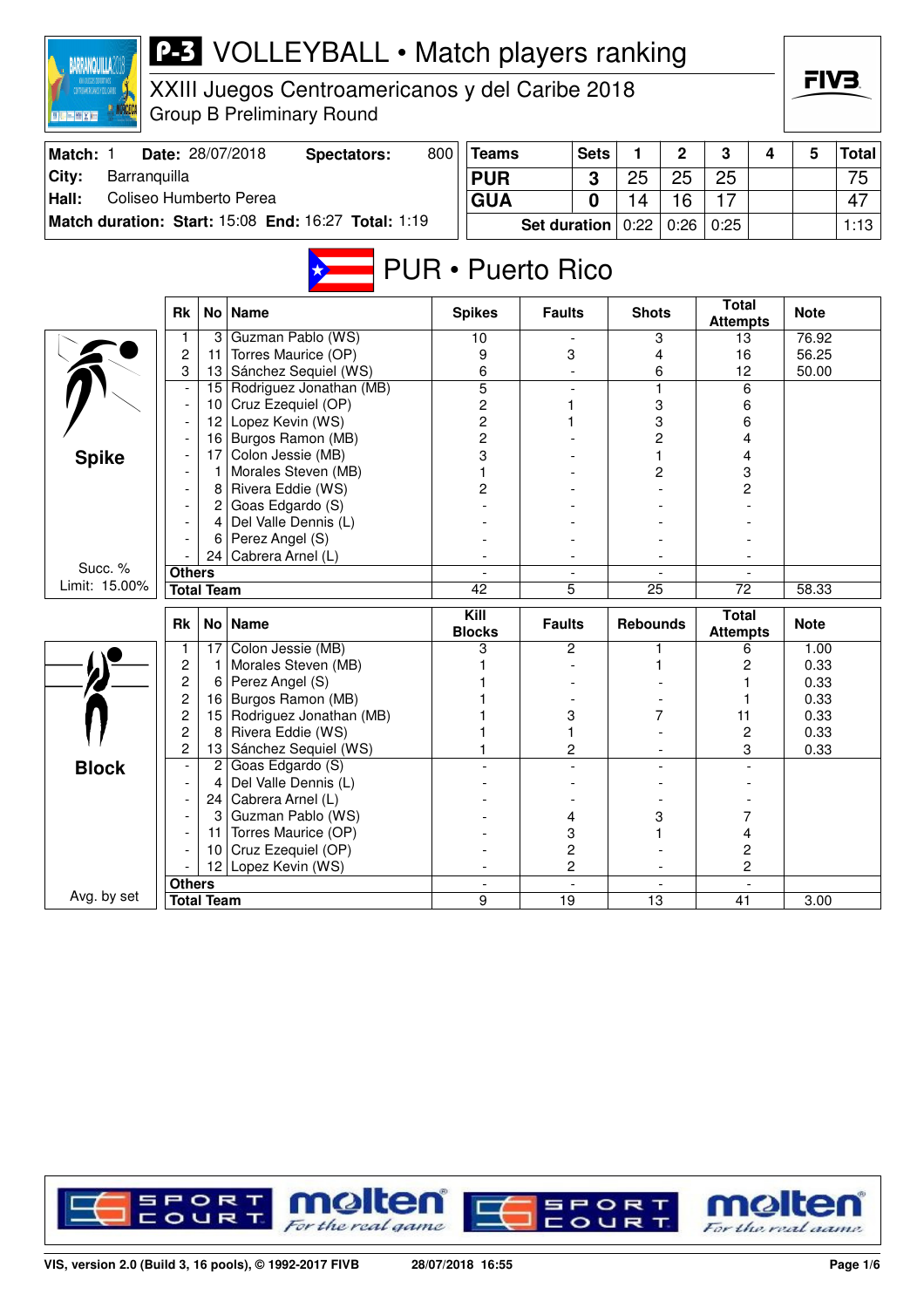| <b>BARRANQUILLA20</b>           |                     |                   | <b>P-3</b> VOLLEYBALL • Match players ranking       |     |                          |                     |                          |                             |                |                                 |   |              |              |
|---------------------------------|---------------------|-------------------|-----------------------------------------------------|-----|--------------------------|---------------------|--------------------------|-----------------------------|----------------|---------------------------------|---|--------------|--------------|
| ENTROANERICANOS Y DEL CARNE     |                     |                   | XXIII Juegos Centroamericanos y del Caribe 2018     |     |                          |                     |                          |                             |                |                                 |   | FIV3.        |              |
| 图 R. [m.] [69] X [m]            |                     |                   | <b>Group B Preliminary Round</b>                    |     |                          |                     |                          |                             |                |                                 |   |              |              |
| Match: 1                        |                     |                   | Date: 28/07/2018<br><b>Spectators:</b>              | 800 | <b>Teams</b>             |                     | <b>Sets</b>              | 1                           | $\overline{2}$ | 3                               | 4 | 5            | <b>Total</b> |
| City:<br>Barranquilla           |                     |                   |                                                     |     | <b>PUR</b>               |                     | 3                        | 25                          | 25             | 25                              |   |              | 75           |
| Coliseo Humberto Perea<br>Hall: |                     |                   |                                                     |     | <b>GUA</b>               |                     | 0                        | 14                          | 16             | 17                              |   |              | 47           |
|                                 |                     |                   | Match duration: Start: 15:08 End: 16:27 Total: 1:19 |     |                          | <b>Set duration</b> |                          | 0:22                        | 0:26           | 0:25                            |   |              | 1:13         |
|                                 |                     |                   |                                                     |     | <b>PUR</b> • Puerto Rico |                     |                          |                             |                |                                 |   |              |              |
|                                 | <b>Rk</b>           |                   | No   Name                                           |     | Aces                     | <b>Faults</b>       |                          | <b>Serve</b><br><b>Hits</b> |                | <b>Total</b><br><b>Attempts</b> |   | <b>Note</b>  |              |
|                                 | 1                   | $6 \mid$          | Perez Angel (S)                                     |     | 3                        | 2                   |                          | 17                          |                | 22                              |   | 1.00         |              |
|                                 | $\overline{c}$<br>3 | 8<br>15           | Rivera Eddie (WS)<br>Rodriguez Jonathan (MB)        |     | 2                        |                     |                          |                             | 7              | 9                               |   | 0.67         |              |
|                                 | 3                   |                   | 11   Torres Maurice (OP)                            |     | 1                        | 1<br>3              |                          |                             | 6<br>3         | 8<br>7                          |   | 0.33<br>0.33 |              |
|                                 |                     | $\overline{c}$    | Goas Edgardo (S)                                    |     |                          |                     |                          |                             |                |                                 |   |              |              |
|                                 |                     | 3                 | Guzman Pablo (WS)                                   |     |                          |                     |                          |                             | 5              | 5                               |   |              |              |
|                                 |                     | 4                 | Del Valle Dennis (L)                                |     |                          |                     |                          |                             |                |                                 |   |              |              |
| <b>Serve</b>                    |                     | 16                | Burgos Ramon (MB)                                   |     |                          |                     |                          |                             | 2              | 2                               |   |              |              |
|                                 |                     |                   | 24   Cabrera Arnel (L)                              |     |                          |                     |                          |                             |                |                                 |   |              |              |
|                                 |                     |                   | 13 Sánchez Sequiel (WS)                             |     |                          |                     |                          |                             | 8              | 9                               |   |              |              |
|                                 |                     | 1                 | 12 Lopez Kevin (WS)<br>Morales Steven (MB)          |     |                          |                     |                          |                             | 3<br>2         | 4<br>3                          |   |              |              |
|                                 |                     | 17                | Colon Jessie (MB)                                   |     |                          | 1                   |                          |                             |                | 2                               |   |              |              |
|                                 |                     |                   | 10 Cruz Ezequiel (OP)                               |     |                          | 2                   |                          |                             |                | $\overline{2}$                  |   |              |              |
|                                 | <b>Others</b>       |                   |                                                     |     |                          |                     |                          |                             |                |                                 |   |              |              |
| Avg. by set                     |                     | <b>Total Team</b> |                                                     |     | 7                        | $\overline{12}$     |                          | $\overline{54}$             |                | $\overline{73}$                 |   | 2.33         |              |
| <b>Team</b>                     |                     |                   | Opponent errors & Team faults                       |     | 17                       | $\overline{c}$      |                          |                             |                | 19                              |   |              |              |
|                                 | <b>Rk</b>           |                   | No   Name                                           |     | <b>Digs</b>              | <b>Faults</b>       |                          | <b>Receptions</b>           |                | <b>Total</b><br><b>Attempts</b> |   | <b>Note</b>  |              |
|                                 |                     | 4                 | Del Valle Dennis (L)                                |     | 5                        |                     |                          |                             | 4              | 9                               |   | 1.67         |              |
|                                 | $\boldsymbol{2}$    | 24                | Cabrera Arnel (L)                                   |     | 4                        |                     |                          |                             | 3              | 7                               |   | 1.33         |              |
|                                 | 3                   | 8                 | Rivera Eddie (WS)                                   |     | 3                        |                     |                          |                             | 1              | 4                               |   | 1.00         |              |
|                                 | 3<br>5              | З<br>11           | Guzman Pablo (WS)<br>Torres Maurice (OP)            |     | 3<br>$\overline{c}$      | 1<br>1              |                          |                             | 2<br>4         | 6<br>7                          |   | 1.00<br>0.67 |              |
|                                 | 5                   | 6                 | Perez Angel (S)                                     |     | $\overline{c}$           | 4                   |                          |                             |                | 7                               |   | 0.67         |              |
|                                 | 7                   |                   | 12 Lopez Kevin (WS)                                 |     |                          |                     |                          |                             |                | $\overline{c}$                  |   | 0.33         |              |
| <b>Dig</b>                      |                     | 1                 | Morales Steven (MB)                                 |     |                          |                     |                          |                             |                |                                 |   |              |              |
|                                 |                     | 2                 | Goas Edgardo (S)                                    |     |                          |                     |                          |                             |                |                                 |   |              |              |
|                                 |                     | 15                | Rodriguez Jonathan (MB)                             |     |                          |                     |                          |                             |                |                                 |   |              |              |
|                                 |                     | 16                | Burgos Ramon (MB)                                   |     |                          |                     |                          |                             |                |                                 |   |              |              |
|                                 |                     | 17                | Colon Jessie (MB)<br>13 Sánchez Sequiel (WS)        |     |                          | 1                   |                          |                             | 1<br>2         | 1<br>$\ensuremath{\mathsf{3}}$  |   |              |              |
|                                 |                     |                   | 10 Cruz Ezequiel (OP)                               |     |                          | 1                   |                          |                             | 1              | $\overline{c}$                  |   |              |              |
|                                 | <b>Others</b>       |                   |                                                     |     | $\overline{\phantom{a}}$ |                     | $\overline{\phantom{a}}$ |                             | $\blacksquare$ |                                 |   |              |              |
| Avg. by set                     |                     | <b>Total Team</b> |                                                     |     | 20                       | $\overline{8}$      |                          | 20                          |                | 48                              |   | 6.67         |              |

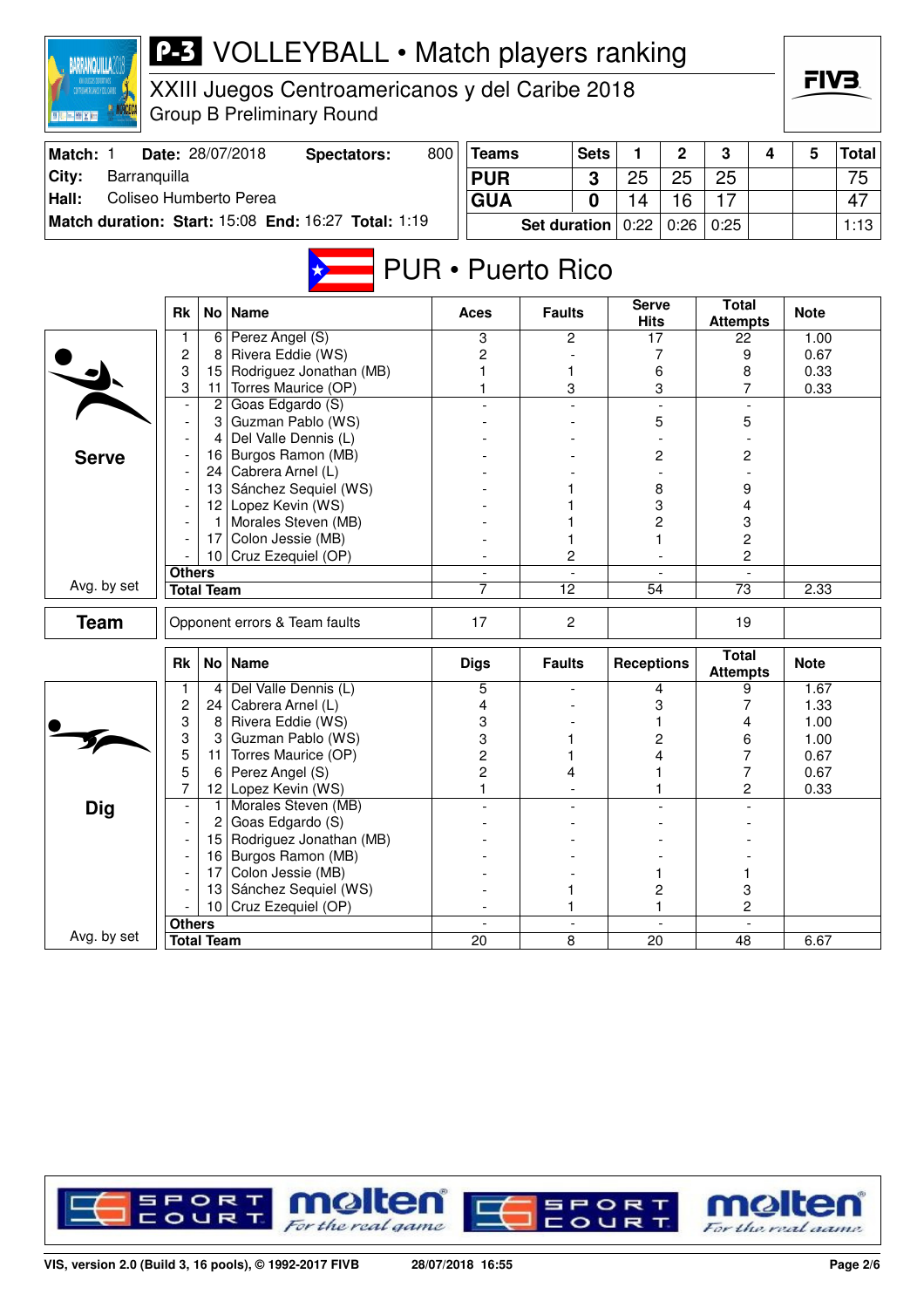

XXIII Juegos Centroamericanos y del Caribe 2018 Group B Preliminary Round

| ⊪Match: | Date: 28/07/2018                                    | Spectators: | 800 | <b>Teams</b>                 | <b>Sets</b> |    |      | 3    |  | <b>Total</b> |
|---------|-----------------------------------------------------|-------------|-----|------------------------------|-------------|----|------|------|--|--------------|
| ∣City:  | Barranguilla                                        |             |     | <b>PUR</b>                   | ≏           | 25 | 25   | 25   |  | 75           |
| Hall:   | Coliseo Humberto Perea                              |             |     | <b>GUA</b>                   |             | 4  | 16   |      |  | 47           |
|         | Match duration: Start: 15:08 End: 16:27 Total: 1:19 |             |     | <b>Set duration</b> $ 0:22 $ |             |    | 0:26 | 0:25 |  | 1:13         |

# PUR • Puerto Rico

|                         | <b>Rk</b>                |                   | No   Name               | Running<br><b>Sets</b>  | <b>Faults</b>  | <b>Still</b><br><b>Sets</b>       | <b>Total</b><br><b>Attempts</b> | <b>Note</b>        |
|-------------------------|--------------------------|-------------------|-------------------------|-------------------------|----------------|-----------------------------------|---------------------------------|--------------------|
|                         | 1                        | 6                 | Perez Angel (S)         | 34                      | 1.             | 31                                | 66                              | 11.33              |
|                         |                          | 1                 | Morales Steven (MB)     |                         |                |                                   |                                 |                    |
| $\overline{\mathbf{e}}$ |                          | 2                 | Goas Edgardo (S)        |                         |                |                                   |                                 |                    |
|                         |                          | 3                 | Guzman Pablo (WS)       |                         |                |                                   |                                 |                    |
|                         | $\blacksquare$           | 4                 | Del Valle Dennis (L)    |                         |                | 3                                 | 3                               |                    |
|                         |                          | 8                 | Rivera Eddie (WS)       |                         |                |                                   |                                 |                    |
|                         |                          | 10                | Cruz Ezequiel (OP)      |                         |                |                                   |                                 |                    |
| <b>Set</b>              | $\overline{\phantom{a}}$ | 11                | Torres Maurice (OP)     |                         |                |                                   |                                 |                    |
|                         |                          | 12                | Lopez Kevin (WS)        |                         |                |                                   |                                 |                    |
|                         |                          | 13                | Sánchez Sequiel (WS)    |                         |                | 2                                 | 2                               |                    |
|                         |                          | 15                | Rodriguez Jonathan (MB) |                         |                |                                   |                                 |                    |
|                         |                          | 16                | Burgos Ramon (MB)       |                         |                |                                   |                                 |                    |
|                         |                          | 17                | Colon Jessie (MB)       |                         |                |                                   |                                 |                    |
|                         |                          | 24                | Cabrera Arnel (L)       |                         |                |                                   |                                 |                    |
|                         | <b>Others</b>            |                   |                         |                         | $\blacksquare$ |                                   |                                 |                    |
| Avg. by set             |                          | <b>Total Team</b> |                         | 34                      | 1              | 38                                | 73                              | 11.33              |
|                         |                          |                   |                         |                         |                |                                   |                                 |                    |
|                         | <b>Rk</b>                |                   | No   Name               | <b>Excellents</b>       | <b>Faults</b>  | <b>Serve</b><br><b>Receptions</b> | <b>Total</b><br><b>Attempts</b> | <b>Note</b>        |
|                         | 1                        | 24                | Cabrera Arnel (L)       | 8                       | $\blacksquare$ |                                   | 9                               | 88.89              |
|                         | 2                        | 3                 | Guzman Pablo (WS)       | 8                       |                | 7                                 | 15                              | 53.33              |
|                         |                          | 8                 | Rivera Eddie (WS)       | $\overline{\mathbf{3}}$ |                | 4                                 | 7                               |                    |
|                         | $\blacksquare$           | 4                 | Del Valle Dennis (L)    | $\overline{c}$          |                | 2                                 | 4                               |                    |
|                         | $\overline{\phantom{a}}$ | 12 <sup>2</sup>   | Lopez Kevin (WS)        | $\overline{c}$          |                | 2                                 | 4                               |                    |
|                         | $\blacksquare$           | 13                | Sánchez Sequiel (WS)    | 2                       |                |                                   | 3                               |                    |
|                         |                          | 17                | Colon Jessie (MB)       |                         |                |                                   |                                 |                    |
|                         |                          | 1                 | Morales Steven (MB)     |                         |                |                                   |                                 |                    |
| <b>Reception</b>        |                          | $\overline{2}$    | Goas Edgardo (S)        |                         |                |                                   |                                 |                    |
|                         |                          | 6                 | Perez Angel (S)         |                         |                |                                   |                                 |                    |
|                         |                          | 10                | Cruz Ezequiel (OP)      |                         |                |                                   |                                 |                    |
|                         |                          | 11                | Torres Maurice (OP)     |                         |                |                                   |                                 |                    |
|                         |                          | 15                | Rodriguez Jonathan (MB) |                         |                |                                   |                                 |                    |
|                         |                          | 16                | Burgos Ramon (MB)       |                         |                |                                   |                                 |                    |
| Eff. %<br>Limit: 20.00% | <b>Others</b>            | <b>Total Team</b> |                         | 25                      |                | 18                                | 43                              | $\overline{58.14}$ |

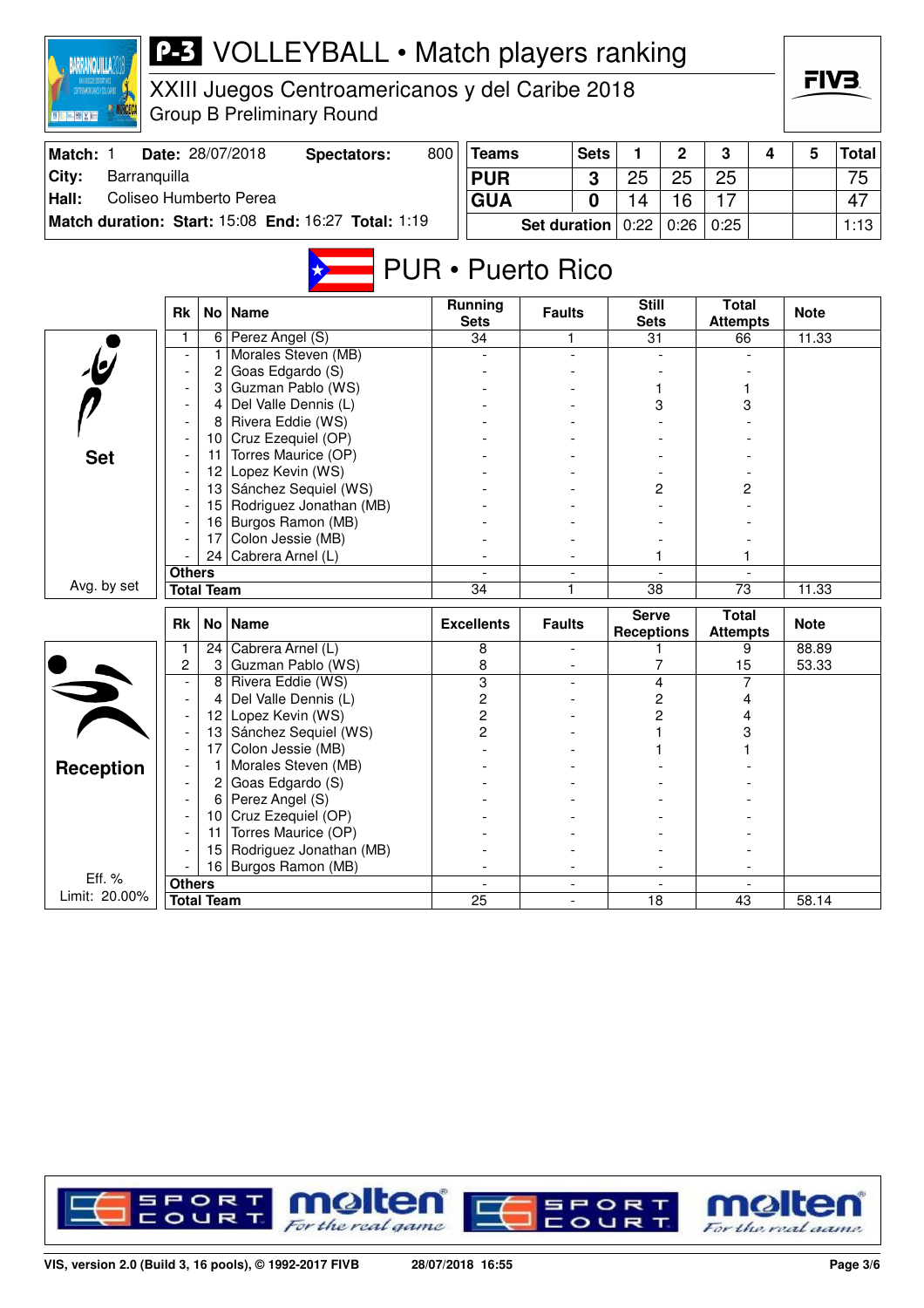

XXIII Juegos Centroamericanos y del Caribe 2018 Group B Preliminary Round

| Match: | Date: 28/07/2018                                    | Spectators: | 800 | <b>Teams</b>          | <b>Sets</b> |    | C    | 3    |  | <b>Total</b> |
|--------|-----------------------------------------------------|-------------|-----|-----------------------|-------------|----|------|------|--|--------------|
| City:  | Barranguilla                                        |             |     | <b>PUR</b>            |             | 25 | 25   | 25   |  | 75           |
| Hall:  | Coliseo Humberto Perea                              |             |     | <b>GUA</b>            |             | 14 | 16   |      |  | 47           |
|        | Match duration: Start: 15:08 End: 16:27 Total: 1:19 |             |     | Set duration $ 0:22 $ |             |    | 0:26 | 0:25 |  | 1:13         |

### GUA • Guatemala Ø

|               | <b>Rk</b>                |                   | No   Name               | <b>Spikes</b>         | <b>Faults</b>            | <b>Shots</b>         | <b>Total</b><br><b>Attempts</b> | <b>Note</b> |
|---------------|--------------------------|-------------------|-------------------------|-----------------------|--------------------------|----------------------|---------------------------------|-------------|
|               |                          | 3                 | Chacon Wagner (WS)      | 9                     | 3                        | 6                    | 18                              | 50.00       |
|               | $\overline{c}$           | 2                 | Lopez Carlos (WS)       | 6                     | 5                        | 8                    | 19                              | 31.58       |
|               | 3                        | 1                 | Nery Jeyson (WS)        | 3                     | 4                        | 9                    | 16                              | 18.75       |
|               | $\overline{a}$           | 14                | Chinchilla Brandon (MB) | $\overline{2}$        |                          | 6                    | 8                               |             |
|               | $\overline{\phantom{a}}$ | 15                | Aragon Leonel (MB)      | $\overline{c}$        | 1                        | 5                    | 8                               |             |
|               |                          | 9                 | Maldonado Edgar (OP)    | 3                     | 2                        | $\overline{c}$       | $\overline{7}$                  |             |
|               |                          | 6                 | Pineda Edras (MB)       |                       | 1                        |                      | 2                               |             |
| <b>Spike</b>  |                          | 7                 | Ruano Adan (S)          |                       |                          |                      |                                 |             |
|               |                          | 4                 | Menendez Axel (WS)      |                       |                          |                      |                                 |             |
|               |                          | 8                 | Santa Cruz Luis (L)     |                       |                          |                      |                                 |             |
|               |                          | 10                | Ralon Diego (S)         |                       |                          |                      |                                 |             |
|               |                          | 11                | Mendoza Ricardo (MB)    |                       |                          |                      |                                 |             |
|               |                          | 12                | Pineda Tirso (L)        |                       |                          |                      |                                 |             |
|               |                          |                   | 13 Colindres Erick (MB) |                       |                          |                      |                                 |             |
| Succ. %       | <b>Others</b>            |                   |                         |                       | $\overline{\phantom{0}}$ |                      |                                 |             |
| Limit: 15.00% |                          | <b>Total Team</b> |                         | 26                    | 16                       | $\overline{37}$      | $\overline{79}$                 | 32.91       |
|               |                          |                   |                         |                       |                          |                      |                                 |             |
|               | <b>Rk</b>                |                   | No   Name               | Kill<br><b>Blocks</b> | <b>Faults</b>            | <b>Rebounds</b>      | <b>Total</b><br><b>Attempts</b> | <b>Note</b> |
|               | 1                        |                   | Nery Jeyson (WS)        | $\overline{c}$        | 1                        | 1                    | 4                               | 0.67        |
|               | $\overline{c}$           | 3                 | Chacon Wagner (WS)      | 1                     | 3                        | 3                    | 7                               | 0.33        |
|               | $\blacksquare$           | 4                 | Menendez Axel (WS)      |                       |                          |                      |                                 |             |
|               | $\overline{a}$           | 8                 | Santa Cruz Luis (L)     |                       |                          |                      |                                 |             |
|               |                          | 9                 | Maldonado Edgar (OP)    |                       |                          |                      |                                 |             |
|               |                          | 11                | Mendoza Ricardo (MB)    |                       |                          |                      |                                 |             |
|               |                          | 12                | Pineda Tirso (L)        |                       |                          |                      |                                 |             |
|               |                          | 13                | Colindres Erick (MB)    |                       |                          |                      |                                 |             |
| <b>Block</b>  |                          | 2                 | Lopez Carlos (WS)       |                       | 1                        | 2                    | 3                               |             |
|               |                          | 15                | Aragon Leonel (MB)      |                       | 2                        | 4                    | 6                               |             |
|               |                          | 6                 | Pineda Edras (MB)       |                       | 1                        |                      | 2                               |             |
|               |                          | 14                | Chinchilla Brandon (MB) |                       | 4                        | 2                    | 6                               |             |
|               |                          | 7                 | Ruano Adan (S)          |                       | 2                        |                      | 2                               |             |
|               |                          | 10 <sup>°</sup>   | Ralon Diego (S)         |                       | 1                        |                      | 1                               |             |
| Avg. by set   | <b>Others</b>            |                   |                         | $\overline{a}$        | $\overline{a}$<br>15     | $\blacksquare$<br>14 | $\overline{a}$                  |             |

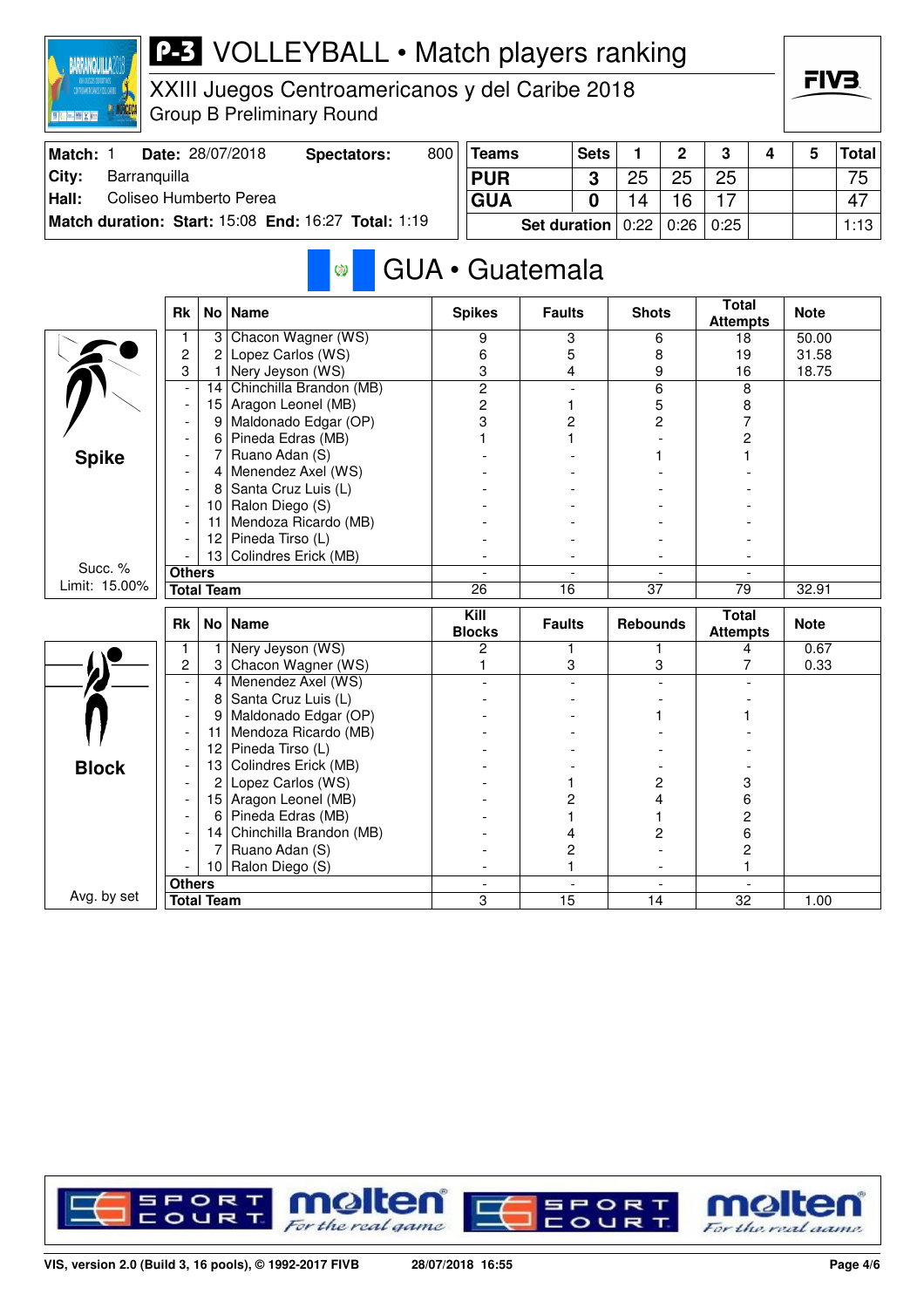

XXIII Juegos Centroamericanos y del Caribe 2018 Group B Preliminary Round

| Match: | Date: 28/07/2018                                    | Spectators: | 800 | <b>Teams</b> | <b>Sets</b> |      | ∩    | ີ    |  | <b>Total</b> |
|--------|-----------------------------------------------------|-------------|-----|--------------|-------------|------|------|------|--|--------------|
| ⊺Citv: | Barranguilla                                        |             |     | <b>PUR</b>   |             | 25   | 25   | 25   |  | 75           |
| Hall:  | Coliseo Humberto Perea                              |             |     | <b>GUA</b>   |             |      | 16   | 17   |  | 47           |
|        | Match duration: Start: 15:08 End: 16:27 Total: 1:19 |             |     | Set duration |             | 0:22 | 0:26 | 0:25 |  | 1:13         |

#### GUA • Guatemala  $\circledcirc$

|              | <b>Rk</b>                |                   | No   Name                     | <b>Aces</b>              | <b>Faults</b>            | <b>Serve</b><br><b>Hits</b> | <b>Total</b><br><b>Attempts</b> | <b>Note</b> |
|--------------|--------------------------|-------------------|-------------------------------|--------------------------|--------------------------|-----------------------------|---------------------------------|-------------|
|              |                          | 4                 | Menendez Axel (WS)            |                          |                          |                             |                                 |             |
|              |                          | 6                 | Pineda Edras (MB)             |                          |                          | 1                           | 1                               |             |
|              | $\blacksquare$           | 7                 | Ruano Adan (S)                |                          |                          | 11                          | 11                              |             |
|              | $\overline{a}$           | 8                 | Santa Cruz Luis (L)           |                          |                          |                             |                                 |             |
|              | L,                       | 9                 | Maldonado Edgar (OP)          |                          |                          |                             |                                 |             |
|              | $\overline{\phantom{a}}$ | 11                | Mendoza Ricardo (MB)          |                          |                          |                             |                                 |             |
|              |                          | 12                | Pineda Tirso (L)              |                          |                          |                             |                                 |             |
| <b>Serve</b> |                          | 13                | Colindres Erick (MB)          |                          |                          |                             |                                 |             |
|              |                          | 15                | Aragon Leonel (MB)            |                          |                          | 7                           | 7                               |             |
|              |                          | 1                 | Nery Jeyson (WS)              |                          |                          | 6                           | 7                               |             |
|              |                          | 14                | Chinchilla Brandon (MB)       |                          |                          | 5                           | 6                               |             |
|              |                          | $\overline{2}$    | Lopez Carlos (WS)             |                          | $\overline{c}$           | 8                           | 10                              |             |
|              |                          | 3                 | Chacon Wagner (WS)            |                          | 1                        | $\overline{c}$              | 3                               |             |
|              |                          |                   | 10 Ralon Diego (S)            |                          | 1                        | $\overline{c}$              | 3                               |             |
|              | <b>Others</b>            |                   |                               | $\overline{\phantom{a}}$ | $\blacksquare$           | $\blacksquare$              | $\overline{\phantom{a}}$        |             |
| Avg. by set  |                          | <b>Total Team</b> |                               | $\overline{a}$           | 6                        | 43                          | 49                              |             |
| <b>Team</b>  |                          |                   | Opponent errors & Team faults | 18                       | 8                        |                             | 26                              |             |
|              | <b>Rk</b>                |                   | No   Name                     | <b>Digs</b>              | <b>Faults</b>            | <b>Receptions</b>           | <b>Total</b><br><b>Attempts</b> | <b>Note</b> |
|              | 1                        | 8                 | Santa Cruz Luis (L)           | $\overline{5}$           | 5                        | 3                           | 13                              | 1.67        |
|              | $\overline{c}$           | 2                 | Lopez Carlos (WS)             | 3                        | 3                        | 4                           | 10                              | 1.00        |
|              | 3                        | 7                 | Ruano Adan (S)                | $\overline{c}$           | 1                        | 3                           | 6                               | 0.67        |
|              | 3                        | 1                 | Nery Jeyson (WS)              | $\overline{c}$           | 4                        | 5                           | 11                              | 0.67        |
|              | 5                        | 9                 | Maldonado Edgar (OP)          |                          |                          |                             | 2                               | 0.33        |
|              | 5                        | 3                 | Chacon Wagner (WS)            |                          | 1                        | 3                           | 5                               | 0.33        |
|              | $\overline{5}$           | 6                 | Pineda Edras (MB)             |                          | 1                        |                             | $\overline{c}$                  | 0.33        |
| <b>Dig</b>   | $\overline{\phantom{a}}$ | 4                 | Menendez Axel (WS)            |                          |                          |                             |                                 |             |
|              |                          | 11                | Mendoza Ricardo (MB)          |                          |                          |                             |                                 |             |
|              |                          | 12                | Pineda Tirso (L)              |                          |                          |                             |                                 |             |
|              |                          | 13                | Colindres Erick (MB)          |                          |                          |                             |                                 |             |
|              |                          | 15                | Aragon Leonel (MB)            |                          |                          |                             | 1                               |             |
|              |                          | 10                | Ralon Diego (S)               |                          | 3                        | 3                           | 6                               |             |
|              |                          | 14                | Chinchilla Brandon (MB)       |                          | $\overline{c}$           | $\overline{c}$              | 4                               |             |
|              | <b>Others</b>            |                   |                               | $\blacksquare$           | $\overline{\phantom{a}}$ | $\sim$                      | $\blacksquare$                  |             |
| Avg. by set  |                          | <b>Total Team</b> |                               | 15                       | 20                       | 25                          | 60                              | 5.00        |